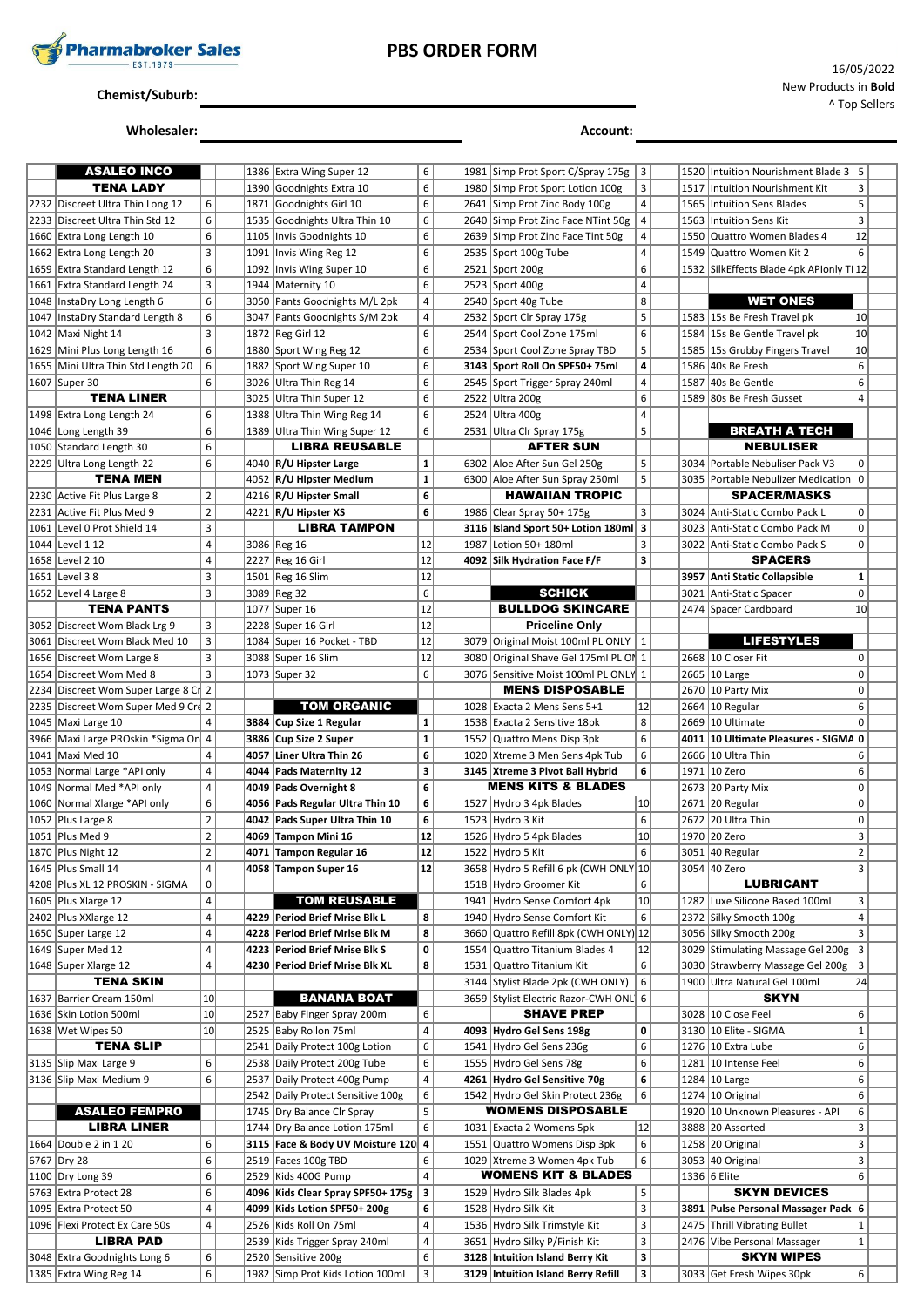

## **PBS ORDER FORM**

# **Chemist/Suburb:**

# **Wholesaler: Account: Account: Account: Account: Account: Account: Account: Account: Account: Account: Account: Account: Account: Account: Account: Account: Account: Account: Account:**

| <b>SKYN LUBRICANT</b>                |                |      | <b>JUNO LABS</b>                               |              |      | AHV                                    |             |      | <b>NATURE'S CARE</b>                                           |                 |  |
|--------------------------------------|----------------|------|------------------------------------------------|--------------|------|----------------------------------------|-------------|------|----------------------------------------------------------------|-----------------|--|
| 3890 Excite Gel 15ml                 | 4              |      | <b>BUSHMAN</b>                                 |              |      | <b>BARS/BITES</b>                      |             |      | <b>ANTIOXIDANT</b>                                             |                 |  |
| 3031 Harmony Vaginal Moist 80ml      | $\overline{4}$ |      | 3108 Natural Pump 145ML                        | 12           |      | 3985   Keto Brownie Bite Berry 33gx1 1 |             |      | 4292 Grape Seed Ext 200 Caps                                   | 8               |  |
| 1267   Max Perform Lube 80ml         | $\overline{4}$ |      | 2019 Plus Aerosol 150g                         | 12           | 3987 | Keto Brownie Bite Choc 33gx1 10        |             |      | BONE, JOINT & MUSCLE                                           |                 |  |
| 3032 Oh Baby Vaginal Gel 80ml        | 4              |      | 2020 Plus Aerosol 350                          | 12           |      | 4356 Metabolism Chocolate 15x10g 0     |             | 4272 | Calcium+Vit D Chew 400 Tab                                     | 20              |  |
| 3889 Sensual Touch Massager Gel 20 3 |                |      | 2018   Plus Aerosol 50g                        | 12           |      | 3984 MR Bars Chocolate 62g x12         | 12          | 4297 | Glucosamine Hcl 1500Mg 400 10                                  |                 |  |
|                                      |                |      | 2017 Plus Dry Gel 75g                          | 12           |      | 3983 MR Bars Berry 62g x12             | 12          |      | 4322 H/S Curcumin 600Mg 60Tab                                  | 0               |  |
| <b>ENERGIZER</b>                     |                |      | 2024 Plus Pump Spray 100ml                     | 12           |      | 3986 Probiotic Choc 12.5g x12          | 12          |      | 4280 Nz Green Lipped Mussel 250                                | 10              |  |
| <b>ADVANCED e2/MAX PLUS</b>          |                | 2025 | Roll On 65g                                    | 12           |      | <b>CLINICAL NUTRITION</b>              |             |      | 4325 Shark Cartilage 750Mg 200T                                | 0               |  |
| 1192 Adv X91RP2T AA 2pk API only 12  |                | 2022 |                                                | 12           | 3979 | CN Advanced 55+ Choc 400g              | 0           |      | 4273 Sup Joint & Arthritis 200C                                | 10              |  |
|                                      |                |      | Ultra Aerosol 130g                             |              |      |                                        |             |      |                                                                |                 |  |
| <b>CALCULATOR</b>                    |                | 2023 | Ultra Aerosol 225g                             | 12           | 3980 | CN Advanced 55+ Vanilla 400g 0         |             |      | 4308 Turmeric 3100 100 Caps                                    | $\mathbf 0$     |  |
| 1142   ECR 1220 BS 1                 | 12             |      | 2021 Ultra Aerosol 60g                         | 6            |      | 3978 CN Diabetic Choc 640g             | 0           |      | 4299 Vitamin D3 1000Iu 250 Caps                                | 10              |  |
| 1143   ECR 1616 BS 1                 | 12             |      | 2016 Ultra Dry Gel 75g                         | 12           |      | 3977 CN Diabetic Vanilla 640g          | $\mathbf 0$ |      | 4298 Vitamin D3 1000Iu 500 Caps                                | 10              |  |
| 1144 ECR 1620 BS 1                   | 12             |      | <b>ITCHFIX</b>                                 |              | 3981 | CN Kids Complete Choc 600g             | 0           |      | <b>BRAIN &amp; MIND</b>                                        |                 |  |
| 3102   ECR 1632 2pk SYMB only        | 12             |      | 2027 Soothing Gel 75g                          | 12           |      | 3982 CN Kids Complete Vanilla 600 0    |             |      | 4320 Ginkgo Biloba 2000Mg 100C                                 | $\mathbf 0$     |  |
| 1149 ECR 2016 BS 2                   | 12             |      | <b>RESCUE NIGHT</b>                            |              |      | <b>MR SHAKES</b>                       |             |      | COLD, FLU & IMMUNITY                                           |                 |  |
| 1152   ECR 2025 BS 1                 | 12             |      | 3898 Sleep Liquid 10ml                         | 6            | 4091 | Men's Shake Assorted Pack 14 6         |             |      | 4271 Apple Cider Vinegar 120Cap                                | 12              |  |
| 1154 ECR 2025 BS 2                   | 12             |      | 3899 Sleep Spray 20ml                          | 6            |      | 4090   Men's Shake Choc Caramel 84 6   |             | 4285 | Immune Defence 120Tabs                                         | 10              |  |
| 1038 ECR 2032 BP-4                   | 12             |      | <b>RESCUE REMEDY</b>                           |              |      | 3960 Men's Shake Chocolate 840g        | 6           |      | 4284 Olive Leaf Ext 3000Mg 100C                                | 10              |  |
| 1159 ECR 2032 BS 1                   | 12             |      | 3896 Drops 10ml                                | 6            | 4089 | Men's Shake Cookies & Cream 6          |             |      | 4282 Super Lysine 1000Mg 100Tab 10                             |                 |  |
| 1147 ECR 2032 BS 2                   | 12             |      | 3897 Drops 20ml                                | 6            |      | 4088 Men's Shake Vanilla 840g          | 6           |      | 4283 Vit C 500Mg Chew 300 Tab                                  | 10              |  |
| 1054 ECR 2430 BP-1 ^                 | $\mathbf{1}$   |      | 3894 Pastille Blackcurrant                     | 12           |      | 4006 Opt VLCD 18x55g Choc Fudge        | 0           |      | <b>DIGESTION &amp; DETOX</b>                                   |                 |  |
| 1148 ECR 2450 BS 1                   | 12             |      | 3895   Pastille Cranberry                      | 6            |      | 4007 Opt VLCD 18x55g Espresso          | 0           |      | 4281 Liver Detox 100 Caps                                      | 20              |  |
| <b>HEARING AID</b>                   |                |      | 3893   Pastille Original ElderFlwr             | $12$         |      | 4005 Opt VLCD 18x55g French Vanil 0    |             |      | 4305 Super Lecithin 1200Mg 100C                                | $\mathbf 0$     |  |
| 1234   H/Aid EZ Lock+Turn 10 4p      | 6              |      |                                                | 6            |      |                                        |             |      | <b>ENERGY &amp; WEIGHT MGMT</b>                                |                 |  |
|                                      | 6              |      | 3718 Spray 20ml<br><b>SPATONE</b>              |              |      | 4008 Opt VLCD 18x55g S'berry&Cre 0     |             |      |                                                                |                 |  |
| 1181 H/Aid EZ Lock+Turn 10 8p        |                |      |                                                |              |      | 3972 Powder 672g Banana Smoothi 0      |             |      | 4279 Garcinia Gambogia 10K 100C   2                            |                 |  |
| 1235  H/Aid EZ Lock+Turn 13 4p       | 6              |      | 3900 14 Day                                    | 24           |      | 3973 Powder 672g Classic Coffee        | 0           |      | 4286 Super Spirulina 400Tabs<br><b>EXERCISE &amp; RECOVERY</b> | $\mathbf 0$     |  |
| 1182 H/Aid EZ Lock+Turn 13 8p        | 6              |      | 3901 28 Day                                    | 12           |      | 3974 Powder 672g Ivory Coast Choc 0    |             |      |                                                                |                 |  |
| 1236   H/Aid EZ Lock+Turn 312 4p     | 6              |      | 3902 28 Day Apple                              | 12           |      | 3975 Powder 672g Madagascan Var 0      |             |      | 4307 Super Bio Magnesium 100Cap 0                              |                 |  |
| 1183   H/Aid EZ Lock+Turn 312 8p     | 6              |      | <b>TANGLE TEEZER</b>                           |              |      | 3976 Powder 672g S'berry Smoothi 0     |             |      | <b>EYE &amp; FACIAL HEALTH</b>                                 |                 |  |
| 1237   H/Aid EZ Lock+Turn 675 4p     | 6              |      | 2106 Compacts Holographic                      | $\mathbf{1}$ |      | 3999 Powder 960g Banana Smoothi 0      |             |      | 4326 Bilberry & Lutein 120 Caps                                | 0               |  |
| <b>OTHER EVEREADY</b>                |                |      | 2105 Compacts Palms & Pineapples               | $\mathbf{1}$ |      | 4001 Powder 960g Classic Coffee        | 0           |      | <b>GENERAL WELLNESS</b>                                        |                 |  |
| 3111 Heavy Duty HP-20 AA ^           | 1              | 2104 | Compacts Spun Gold Rose Gold 1                 |              |      | 4002 Powder 960g Ivory Coast Chod 0    |             |      | 4334 Bitter Melon 100 Caps                                     | 0               |  |
| <b>PHOTO</b>                         |                | 2032 | The Original Panther Black                     | 10           |      | 4003 Powder 960g Madagascan Var 0      |             | 4333 | Kangaroo Essence 120cap                                        | 0               |  |
| 1157   186 BP-2 1.5v Alk ^           | 12             |      | 2040 The Original Pink Fizz                    | $\mathbf{1}$ |      | 4004 Powder 960g S'berry Smoothi 0     |             |      | 4321 Prem Propolis 3800mg 200C                                 | 0               |  |
| 1158   189 BP-2 1.5v Alk TBD ^       | 12             |      | 2098 Thick & Curly Salsa Red                   | $\mathbf{1}$ |      | 3996 Powder Keto Chocolate 550g        | 0           |      | 4324 Propolis 2000mg 200 Caps                                  | 0               |  |
| 1161   522 Lithium 9V 1pk            | $\mathbf{1}$   | 2115 | Ultimate Brush Pink/Pink                       | $\mathbf 1$  |      | 3995 Powder Keto Vanilla 550g          | 0           |      | 4306 Royal Jelly 1000mg 365 Cap                                | 0               |  |
| 1141   A23 BP-1 12v ^                | 12             |      | 2099   Wet Detangling Black/Black              | 0            |      | 3998 Powder Plant Based Choc 550 0     |             |      | 4277 Super Flaxseed 1000Mg 200C 12                             |                 |  |
| 1201   A23 BP-2 12v ^                | 12             |      | 3970 Wet Detangling Fine/Fragile N 0           |              |      | 3997 Powder Plant Based Vanilla 55 0   |             |      | <b>HAIR, SKIN &amp; NAILS</b>                                  |                 |  |
| 1358 A27 BP-1 12v ^                  | 12             |      | 3969 Wet Detangling Lg Black Gloss 0           |              |      | <b>SHAKER</b>                          |             | 4337 | Collagen Bioactive 60 Tab                                      | $\mathbf 0$     |  |
| 1138 A544 6.0v Alk ^                 | 6              |      | 2100 Wet Detangling Pink/Pink                  | $\mathbf{1}$ |      | 3988 Shaker                            | 0           | 4339 | Collagen Bioactive Powd 120g 0                                 |                 |  |
|                                      | 12             |      |                                                |              |      | <b>CELEBRITY SLIM</b>                  |             |      |                                                                | 10              |  |
| 3105 A76 4pk SYMB & API only         |                |      |                                                |              |      |                                        |             |      | 4296 Collagen Probiotic 120Gm                                  |                 |  |
| 1156 A76 BP-2.15 ^                   | 12             |      | <b>SKIN NUTRIENT</b>                           |              |      | 4244 Rapid Chocolate 840gm             | 0           |      | 4294 Collagen Shot 5000Mg 7X25M 8                              |                 |  |
| 1132   E90 BP-2 1.5v N.Alk ^         | 6              |      | <b>CLAY MASKS</b>                              |              |      | 4210 Rapid Vanilla 840gm               | 0           |      | 4295 Collagen Sleep 60Tab                                      | 10              |  |
| 1278 EL123AP BP-1 ^                  | 6              |      | 3925 Brightening & Purifying 30g               | 12           |      |                                        |             |      | 4290 Hair Skin Nails 100Cap                                    | 10 <sup>1</sup> |  |
| 1289 EL1CR2 BP-1 ^                   | 12             |      | 3923 Clarifying & Detoxing 30g                 | 12           |      |                                        |             |      | <b>HEART HEALTH</b>                                            |                 |  |
| 1036   L91 Lithium AA 2Pk T ^        | 6              |      | 3926 Firming & Rejuvenating 30g                | 12           |      |                                        |             |      | 4301 CoEnzyme Q10 150mg 100 Caj 0                              |                 |  |
| 1037 L91 Lithium AA 4Pk T ^          | 6              |      | 3924 Gentle Calming & Repairing 3012           |              |      |                                        |             |      | 4331 CoEnzyme Q10 50mg 200 Caps 0                              |                 |  |
| 1233 L92 Lithium AAA BP-4 T          | $\mathbf 1$    |      | 3927 Ultra Hydrating & Healing 30g 12          |              |      |                                        |             |      | 4274 Ult/Str Coq10 300Mg 60Caps   10                           |                 |  |
| <b>STANDARD</b>                      |                |      | <b>FACE MASKS</b>                              |              |      |                                        |             |      | 4288 Vitamin E 500Iu 200Caps                                   | 10              |  |
| 1130   Max 522 9V BP1T ^             | 12             |      | 3151 Charcoal & Mint Nose Strip 10 12          |              |      |                                        |             |      | 4304 Wild Krill Oil 1000mg 60c                                 | $\mathbf 0$     |  |
| 1135   Max 522 9V BP2T               | 6              |      | 3146 Firming & Lifting 25ml                    | 12           |      |                                        |             |      | 4278 Wild Krill Oil 1500Mg 30Cap                               | 24              |  |
| 1124   Max E91 AA BP2T ^             | 20             |      | 3148 Hydrating & Aqua Replenish 2 12           |              |      |                                        |             |      | 4275 Wild Krill Oil 500Mg 100C                                 | 10              |  |
| 1125   Max E91 AA BP4T ^             | 12             |      | $ 3147 $ Illuminating & Moisturising 25 $ 12 $ |              |      |                                        |             |      | <b>JOINT &amp; SKIN HEALTH</b>                                 |                 |  |
| 1133   Max E91 AA HP10T ^            | 10             |      | 3149 Purifying & Detoxifying 25ml 12           |              |      |                                        |             |      | 4328 Cod Liver Oil 1000mg 200C                                 | $\mathbf 0$     |  |
| 1121   Max E92 AAA 8T                | 12             |      | 3150 Repairing & Revitalising 25ml 12          |              |      |                                        |             |      | 4302 Fish Oil 1000Mg 400 Caps                                  | $\pmb{0}$       |  |
| 1128   Max E93 C BP2T ^              | 6              |      | <b>SANITISERS</b>                              |              |      |                                        |             |      | 4293 O/L Fish Oil 400 Mini Caps                                | $\mathbf 0$     |  |
| 1129   Max E95 D BP2T ^              | 6              |      | 3155 A/Bac Hand & MP Spray 500ml 0             |              |      |                                        |             |      | 4329 Squalene 1000mg 200 Caps                                  | $\pmb{0}$       |  |
|                                      |                |      |                                                |              |      |                                        |             |      |                                                                |                 |  |
| <b>WATCH</b>                         |                |      | 3156 A/Bac Wet Wipes 3*80pcs pac 3             |              |      |                                        |             |      | 4276 Trpl Strngth Fish Oil 150S                                | 10              |  |
| 1136 357 BPZ ^                       | 6              |      | 3153 Hand Sanitiser 250ml                      | 0            |      |                                        |             |      | 4291 Ult Omega 369 200 Soft Cap                                | 12              |  |
| 1145 364 BPZ ^                       | 6              |      | 3152 Hand Sanitiser 500ml                      | 0            |      |                                        |             |      | <b>KIDS</b>                                                    |                 |  |
| 1150 371 BPZ ^                       | 6              |      | 3154 Hand Sanitiser 50ml                       | 0            |      |                                        |             |      | 4287 Kids High DHA 60Caps                                      | 3               |  |
| 1151 377 BPZ ^                       | 6              |      |                                                |              |      |                                        |             |      | <b>SLEEP &amp; MOOD</b>                                        |                 |  |
| 1153 379 BPZ                         | 6              |      |                                                |              |      |                                        |             |      | 4270 Ashwagandha 60S H/Strength 10                             |                 |  |
| 1155 389 BPZ ^                       | 6              |      |                                                |              |      |                                        |             |      | <b>WOMENS</b>                                                  |                 |  |
| 1174 392 BPZ ^                       | 6              |      |                                                |              |      |                                        |             |      | 4289 Primrose Oil 1000Mg 200Cap   10                           |                 |  |
|                                      |                |      |                                                |              |      |                                        |             |      | 4340 U/S Cranberry 60000Mg 60C                                 | 0               |  |
|                                      |                |      |                                                |              |      |                                        |             |      |                                                                |                 |  |
|                                      |                |      |                                                |              |      |                                        |             |      |                                                                |                 |  |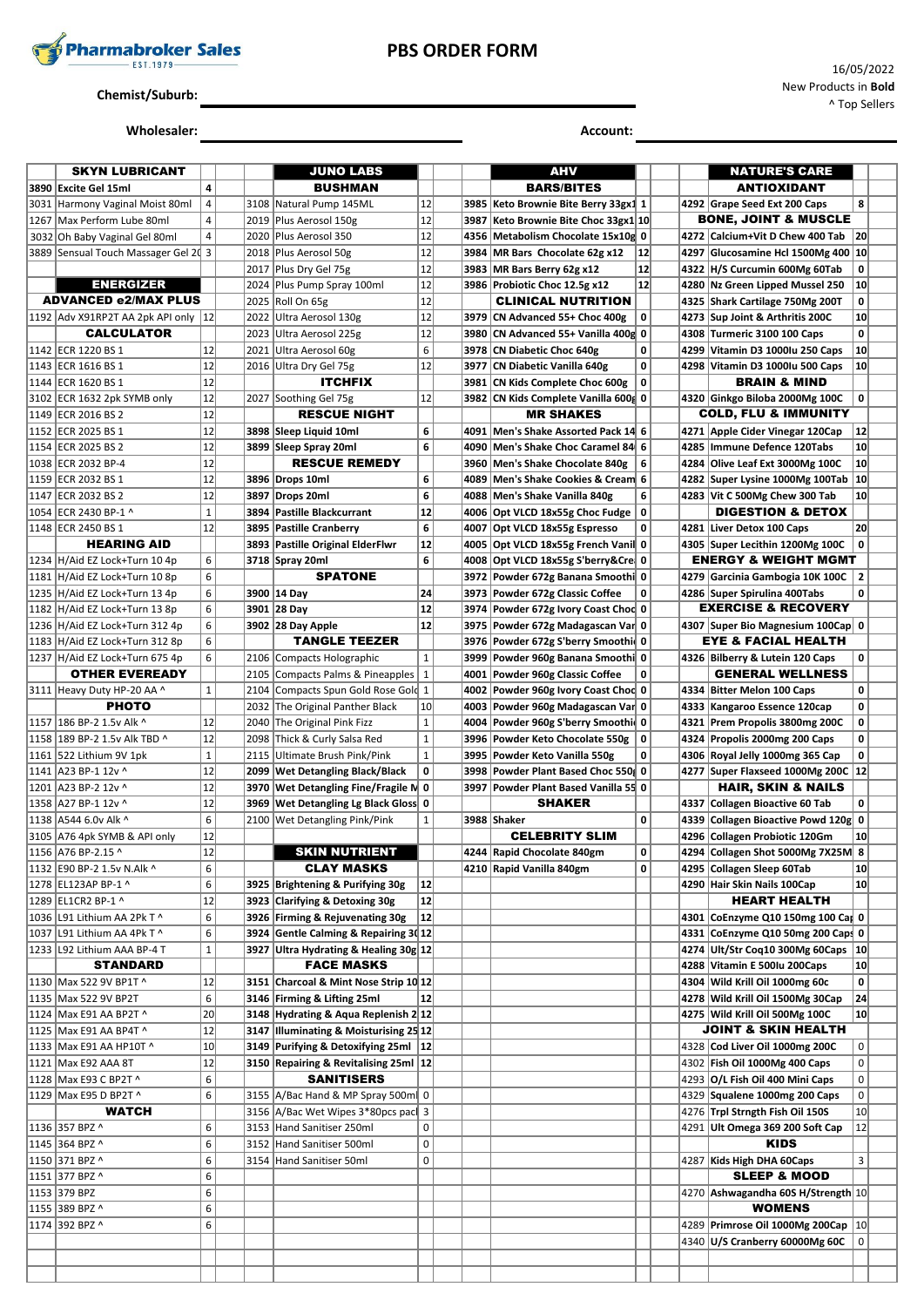

# **3P ORDER FORM**

**Chemist/Suburb:**

**Wholesaler: Account:**

| <b>COLGATE PALMOLIVE</b>                           |                |  | 5002 Zig Zag Flexible 1pk Soft                                  | 8                       |      | 3713 Cond 350ml Vibrant Colour                              | 4        |      | 5780 Cashmere Soap Lavend 4pk                              | 12             |  |
|----------------------------------------------------|----------------|--|-----------------------------------------------------------------|-------------------------|------|-------------------------------------------------------------|----------|------|------------------------------------------------------------|----------------|--|
| <b>COL M/WASH FLOSS</b>                            |                |  | 5163 Zig Zag Flexible 3pk Med                                   | 6                       |      | 4076 Spoo 350ml Active Nourish                              | 4        |      | 4990 Cashmere Talc Lavend 250g                             | 6              |  |
| 4062   Floss Total 100m Mint                       | 6              |  | 5169 Zig Zag Flexible 3pk Soft                                  | 6                       |      | 4082 Spoo 350ml Intensive Moist                             | 4        |      | 1804 Protex Fresh Antibac 90g                              | 12             |  |
| 4994 Floss Total 25m Mint ^                        | 6              |  | <b>COL TOOTHPASTE</b>                                           |                         |      | 2450 Spoo 350ml Lumin Argan Oil                             | 4        |      | 1806 Protex Gentle Antibac 90g                             | 12             |  |
| 5192 Floss Total 25m Tartar                        | 6              |  | 4269 Adv White+Charcoal 180g                                    | 12                      |      | 4152 Spoo 350ml Lumin CNut+Frang 4                          |          |      |                                                            |                |  |
| 4159 Floss Total 50m Waxed                         | 6              |  | 4265 Adv White+Tartar 115g                                      | 12                      |      | 4078 Spoo 350ml Vibrant Colour                              | 4        |      | <b>COMBE</b>                                               |                |  |
| 4122 M/Wash Optic White 500ml                      | $\overline{4}$ |  | 4267 Adv White+Tartar 200g                                      | 12                      |      | 4086 Spoo/Cond 90ml Healthy                                 | 12       |      | <b>JUST FOR MEN</b>                                        |                |  |
| 4201 Plax 1L Freshmint                             | 3              |  | 4264 Adv Whitening 115g                                         | 12                      |      | <b>PAL HAND WASH</b>                                        |          |      | 2038 Beard Balm                                            | 3              |  |
| 4200 Plax 1L Gentle Care ^                         | 3              |  | 4266 Adv Whitening 200g                                         | 12                      | 5017 | <b>FHW 250ml Antibac Lime ^</b>                             | 6        |      | 1904 Beard Care & Face Wash                                | 3              |  |
| 1217 Plax 1L P/Mint                                | 3              |  | 5722 CSPR Enamel 110g                                           | 12                      |      | 1957 FHW 250ml Ltd Ed Eucalyptus                            | 6        |      | 1905 Beard Conditioner                                     | 3              |  |
| 4989   Plax 250ml Freshmint                        | 6              |  | 4158 CSPR Multi 110g                                            | 12                      |      | 4038 FHW 250ml Cherry Blossom                               | 6        |      | 4504 Beard M25 Light Brown                                 | 3              |  |
| 5069   Plax 500ml Fresh Tea                        | 6              |  | 1476   CSPR Prem ExtraProtect 110g                              | 12                      |      | 5016 FHW 250ml Raspberry                                    | 6        | 4505 | Beard M35 Med Brown                                        | 3              |  |
| 4983 Plax 500ml Freshmint ^                        | 6              |  | 1475 CSPR Prem Smart White 110g                                 | 12                      |      | 2465 FHW 250ml Vanilla Berry                                | 6        |      | 4506 Beard M45 Dark Brown                                  | 3              |  |
| 4175   Plax 500ml Gentle Care                      | 6              |  | 1474 CSPR Rep&Prevent 110g                                      | 12                      |      | 2460 FHW 400ml Magnolia Pump                                | 3        |      | 4507 Beard M55 Black                                       | 3              |  |
| 4984 Plax 500ml P/Mint                             | 6              |  | 4151 CSPR White 110g ^                                          | 12                      |      | 3928 FHW 400ml Manuka Honey                                 | 3        |      | 1906 Beard Oil                                             | 3              |  |
| 4054 Plax 500ml Spearmint                          | 6              |  | 2987 Kids Mild Fruit 0-3 80gm                                   | 12                      |      | 2461 FHW 400ml Vanilla Pump                                 | 3        |      | 3892 Hair H10 Blonde                                       | 3              |  |
| 5063 Savacol 300ml Alc Free                        | 6              |  | 2988 Kids Strawberry 4-6 80g                                    | 12                      |      | 5074 LHW 250ml Antibac Defence                              | 6        |      | 4500 Hair H25 Light Brown                                  | 3              |  |
| 4179 Savacol 300ml Freshmint ^                     | 4              |  | 3674 Mint Gel Minions 90g                                       | 12                      |      | 2464 LHW 250ml Mild Sensitive                               | 6        |      | 4501 Hair H35 Med Brown                                    | 3              |  |
| 4178 Savacol 300ml Original ^                      | 4              |  | 4341 Mild Mint Gel Bluey 90g                                    | 12                      |      | 5149 LHW 250ml SW Aloe V                                    | 6        |      | 4511 Hair H40 Med Dark Brown                               | 3              |  |
| 3676 SmileForGood Floss Mint 50m                   | 6              |  | 4148 MStream TP Regular 120g                                    | 12                      |      | 5148 LHW 250ml SW Antibac                                   | 6        |      | 4502 Hair H45 Dark Brown                                   | 3              |  |
| 3675 SmileForGood Protect 500ml                    | 4              |  | 4147 MStream TP TripleAction 110g 12                            |                         |      | 4149 LHW 250ml SW Antibac Lime ^                            | 6        |      | 4512 Hair H50 Darkest Brown                                | 3              |  |
| <b>COL PROFESSIONAL</b>                            |                |  | 4101 O/White 140gm                                              | 12                      |      | 4146 LHW 250ml SW Milk/Honey                                | 6        |      | 4503 Hair H55 Real Black                                   | 3              |  |
| 4055  Mouth Wash 473ml Dry                         | 6              |  | 4110 O/White Enamel 140g                                        | 12                      | 5147 | LHW 250ml SW Sea Minerals                                   | 6        |      | 3118 Hair H60 Rich Black                                   | 3              |  |
| 5046 Neutrafluor 5000+Sens 115g                    | 12             |  | 4109 O/White Enamel 95g                                         | 12                      |      | 3929 LHW 500ml Lumin C/Nut+Fran                             | 3        |      | <b>RESTORIA</b>                                            |                |  |
| 4029 Neutrafluor Rinse 220 AlcFree 16              |                |  | 4115 O/White Express 125g                                       | 12<br>12                |      | 2462 LHW 500ml Lumin Invig                                  | 3        |      | 2035   Discreet Shampoo                                    | 3              |  |
| 5047   Neutrafluor TP 5000 56g ^                   | 12             |  | 4114 O/White Express 85g                                        | 12                      |      | 2463 LHW 500ml Lumin Rejuv                                  | 3        |      | 4203 Discreet Grey Blend Ltn 236m 8                        |                |  |
| 5558 Peroxyl Mint 236ml ^<br><b>COL TOOTHBRUSH</b> | 16             |  | 3668 O/White High Impact 125g                                   | 12                      |      | 5151 LHW Refill 1L AloeVera                                 | 12<br>12 |      | 4520 Express Men Black                                     | 3<br>3         |  |
| 1482 360 Advanced Med 1pk                          | 12             |  | 3669 O/White High Impact 40g                                    | 12                      |      | 5150 LHW Refill 1L Antibac<br>5152 LHW Refill 1L Milk/Honey | 12       | 4521 | <b>Express Men Dark Brown</b>                              | 3              |  |
| 1481 360 Advanced Soft 1pk                         | 12             |  | 5674 O/White HighImpact 85g ^<br>2985 O/White Lasting Fresh 85g | 6                       |      | <b>PAL SANITISERS</b>                                       |          |      | 4522 Express Men Jet Black<br>4523 Express Men Light Brown | 3              |  |
| 5736 360 Degree Med ^                              | 8              |  | 4343 O/White Pro Series 5% 80g                                  | 6                       | 1961 | 200ml Cherry Blossom                                        | 6        |      | 4524 Express Men Natural Brown                             | 3              |  |
| 1480 360 Degree Sensitive Twin                     | 6              |  | 2078 O/White Stainless White 85g                                | 12                      | 2467 | 200ml Lemon & White Citrus                                  | 6        |      | <b>SEABOND</b>                                             |                |  |
| 5735 360 Degree Soft                               | 8              |  | 2986 O/White Vibrant Clean 85g                                  | 6                       |      | 4030 48ml Cherry Blossom ^                                  | 8        |      | 4546 Orig Dent Seals Lower 30                              | 4              |  |
| 3681 Bamboo Kids 1pk                               | 6              |  | 2993 Savacol 100gm                                              | 8                       |      | 4018 48ml Fig & Coconut                                     | 10       |      | 4545 Orig Dent Seals Upper 30                              | 4              |  |
| 3680 Bamboo Med 2pk                                | 6              |  | 2989 Sens Advanced Clean 110g                                   | 12                      |      | 1962 48ml Lemon & Citrus                                    | 8        |      | VAGISIL                                                    |                |  |
| 2995 Bamboo Soft 1Pk                               | 6              |  | 5725 Sens MultiProtect 110g ^                                   | 12                      |      | 3934 500ml HoneySuckle&Lime                                 | 3        |      | 4541 Anti Itch Med Wipes 12s                               | 3              |  |
| 4349 Charcoal Anti-Bac Soft 3pk                    | 6              |  | 4022 Sens Whitening 110g                                        | 12                      |      | <b>PAL SHOWER/BATH</b>                                      |          |      | 4530 Cream 25g                                             | 12             |  |
| 3001 Cushion Clean 1pk                             | 6              |  | 3670 SmileForGood Protect 95g                                   | 12                      |      | 4170 B/Butter 400ml Coconut ^                               | 6        |      | 4526 Fem Int Wash pH Balance 240n 3                        |                |  |
| 5651 Extra Clean                                   | 12             |  | 3671 SmileforGood Wh+Soda 95g                                   | 12                      |      | 3930 B/Butter 400ml Mnka Honey                              | 6        |      | 4525 Fem Int Wash Ultra Fresh 240n 3                       |                |  |
| 3008   Interdental Pick 40pk Soft                  | 8              |  | 2088 Total 115g                                                 | 12                      |      | 2459 B/Butter 400ml Shea                                    | 6        | 4537 | Fem Pouch Wipes 20s                                        | 3              |  |
| 3005 Interdental Size 0 8pk                        | 6              |  | 2092 Total 40g                                                  | 24                      |      | 5075 B/Butter 400ml Vanilla                                 | 6        |      | 4536 Fem Powder 100g                                       | 6              |  |
| 3006 Interdental Size 1 8pk                        | 6              |  | 2090 Total Adv Clean 115g                                       | 12                      | 5067 | S/Gel 1L Cherry Blossom                                     | 3        |      | 2224 Fem Wash Sensitive 240ml                              | 3              |  |
| 3007 Interdental Size 3 8pk                        | 6              |  | 2091 Total Adv Clean 200g                                       | 12                      |      | 5066 S/Gel 1L Hydrating                                     | 3        |      | 3994 FemWash SS Peach Blsm 240m 3                          |                |  |
| 4997 Kids My First Ext Soft 0+                     | 8              |  | 2089 Total Adv Fresh 115g                                       | 12                      |      | 1965 S/Gel 1L Mens Active                                   | 3        |      | 3993 FemWash SS Wh/Jasmine 240r 3                          |                |  |
| 5312 Kids Smiles Jnr Soft 2+                       | 8              |  | 2096 Total Adv Fresh 200g                                       | 12                      |      | 2455 S/Gel 1L Mild Sensitive                                | 3        |      | 4528 ProHydrate Ext Gel 30g                                | 3              |  |
| 2080   Kids Smiles Youth Soft 2PK                  | 6              |  | 2094   Total Adv Whitening 115g                                 | 12                      |      | 5064  S/Gel 1L Milk/Honey ^                                 | 3        |      | 4529   ProHydrate Int Gel 5g                               | 3              |  |
| 3678 Kids Sonic BatmanBarbie 1pk                   | 6              |  | 2097 Total Adv Whitening 200g                                   | $\overline{12}$         |      | 5065 S/Gel 1L Pomeg & Mango                                 | 3        |      | 2225 Soothing Oatmeal Cream 15g                            | $\overline{4}$ |  |
| 4350 Kids Sonic Bluey 1pk                          | $\mathbf{1}$   |  | 2095 Total Charcoal 115g                                        | 12                      |      | 2456 S/Gel 400ml Lumin Enrich                               | 6        |      |                                                            |                |  |
| 4347 O/White Adv Medium 1pk                        | 12             |  | 3672 Total Gum Health 115gm                                     | 12                      |      | 2458 S/Gel 400ml Lumin Invig                                | 6        |      | <b>CARMEX</b>                                              |                |  |
| 4346 O/White Adv Soft 1pk                          | 12             |  | 4300 Total Gum Health 200g                                      | 12                      |      | 3931 S/Gel 400ml Lumin Rosehip                              | 6        |      | 2635 Moisture Plus Mauve'd                                 | 12             |  |
| 5663 O/White Plat Med 2pk                          | 6              |  | 2087 Total Mint Stripe 115g                                     | 12                      |      | 3070 S/Gel 400ml Micellar Aloe                              | 6        | 2637 | Moisture Plus Nearly Nude                                  | 12             |  |
| 5662 O/White Plat Soft 2pk                         | 6              |  | 5062 Travel Pack                                                | 6                       |      | 3071 S/Gel 400ml Micellar Cotton                            | 6        |      | 3664 Naturally Lip Balm Berry                              | 12             |  |
| 5653 O/White Sonic Pwr Med                         | 6              |  | <b>HOUSEHOLD</b>                                                |                         |      | 3072 S/Gel 400ml Micellar Rose                              | 6        |      | 3663 Naturally Lip Balm Pear                               | 12             |  |
| 5652 O/White Sonic Pwr Soft                        | 6              |  | 4061  Ajax Cream B/Soda 375ml                                   | 10                      | 5761 | S/Gel 500ml Anti Stress                                     | 6        | 3665 | Naturally Lip Balm W/Melon                                 | 12             |  |
| 4348 SlimSoft Adv Designer 3pk                     | 6              |  | 4060 Ajax Cream Lemon 375ml                                     | 10                      |      | 2472 S/Gel 500ml Argan Oil                                  | 6        |      | 4312 Orig Click Stick SPF 15                               | 12             |  |
| 2084 ProClinical 250R Black 1PK                    | 0              |  | 4039 Ajax Spray Wipe Lem 500ml                                  | 8                       |      | 3932 S/Gel 500ml Coconut Milk                               | 6        |      | 4310 Orig Jar 7.5g                                         | 12             |  |
| 2083 ProClinical 250R White 1PK                    | 0              |  | 4065 Cuddly Sunshine Fresh 1L                                   | 12                      |      | 5334 S/Gel 500ml Hydrating ^                                | 6        |      | 4311 Orig Squeeze Tube 10g                                 | 12             |  |
| 1483 ProClinical 360 Black 2pk Ref                 | 5              |  | 5805 D/wash Lqd Dry Aloe 500ml                                  | 12                      |      | 1968 S/Gel 500ml Mens Deep Cln                              | 6        |      | 3082 Pineapple Mint Squeeze Tube                           | 12             |  |
| 1484 ProClinical 360 Whiten 2pk                    | 5              |  | 5804 D/wash Lqd Reg 500ml                                       | 12                      |      | 5752 S/Gel 500ml Milk/Honey                                 | 6        |      | 4313 Strawb Click Stick 15+                                | 12             |  |
| 2999 ProClinical Whiten Refill 4pk                 | 5              |  | <b>MENNEN</b>                                                   |                         |      | 2469 S/Gel 90ml Calming Pleasure                            | 6        |      | 1988 Watermelon Jar 7.5g                                   | 12             |  |
| 1908 SlimSoft Advanced 1pk                         | 8              |  | 4950 Lather Shave Tube 65g                                      | 12                      |      | 2712 S/Gel 90ml Moisture Smooth                             | 6        |      | 4194 Asstd Mini Tubes 3pk                                  | 10             |  |
| 1909 SlimSoft Advanced 2pk                         | 6              |  | 5802 Speed Stick 24/7 Rush 55g                                  | 6                       |      | <b>PAL SOAP BARS</b>                                        |          |      |                                                            |                |  |
| 4104 SlimSoft Charcoal ^                           | 6              |  | 5803 Speed Stick Cool Fresh 45g                                 | 6                       |      | 5076 10pk Soap Gold 90g                                     | 6        |      |                                                            |                |  |
| 4233 Infinity Deep Cln Kit Soft                    | 4              |  | 5194 Speed Stick Orchard Blossom 4 4                            |                         |      | 5077 10pk Soap Green 90g                                    | 6        |      |                                                            |                |  |
| 4345 Infinity Soft Refill 2pk                      | 6              |  | PAL HAIRCARE                                                    |                         |      | 5089 4pk Soap Gold 90g                                      | 12       |      |                                                            |                |  |
| 5003 Twister Fresh Med                             | 8              |  | 3715 Cond 350ml Active Nourish                                  | 4                       |      | 5088 4pk Soap Green 90g                                     | 12       |      |                                                            |                |  |
| 5004 Twister Fresh Soft                            | 8              |  | 3714 Cond 350ml Intensive Moist                                 | $\overline{\mathbf{4}}$ |      | 5639 4pk Soap Milk /Honey 90g                               | 12       |      |                                                            |                |  |
| 2085 Ultra Soft 1pk                                | 12             |  | 2451 Cond 350ml Lumin Argan Oil                                 | $\sqrt{4}$              |      | 5096 4pk Soap White 90g                                     | 12       |      |                                                            |                |  |
| 5001 Zig Zag Flexible 1pk Med                      | 8              |  | 4154 Cond 350ml Lumin CNut+Frang 4                              |                         |      | 5779 Cashmere Soap Classic 4pk                              | 12       |      |                                                            |                |  |

16/05/2022 New Products in **Bold** ^ Top Sellers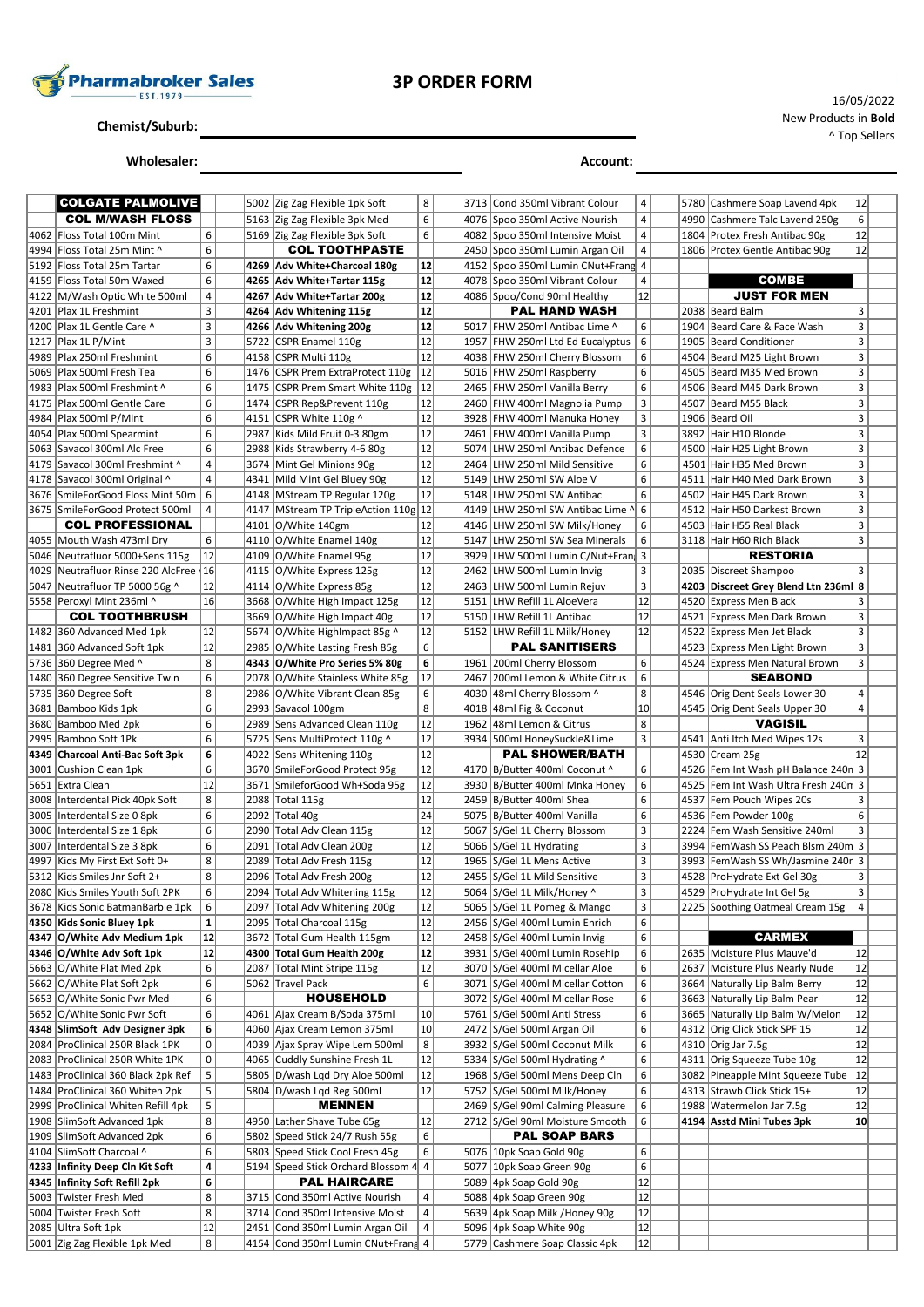

**Chemist/Suburb:**

**Wholesaler: Account:**

| <b>NICE PAK</b>                                                      |                              | <b>MULTI GYN</b>                                                |                             |      | 4612 Sensitive Skin Lotion 250ml                              | $\mathbf{1}$      |  | 3881 Bar Cookies & Cream 60g     | 12        |  |
|----------------------------------------------------------------------|------------------------------|-----------------------------------------------------------------|-----------------------------|------|---------------------------------------------------------------|-------------------|--|----------------------------------|-----------|--|
| <b>BABY U</b>                                                        |                              | 8130 Active Gel                                                 | 36                          |      | 4613 Sensitive Skin Lotion 750ml                              | $\mathbf 1$       |  | 3882 Cookies & Cream 4Pk (4x60g) | $\vert$ 1 |  |
| 4572 Baby Wipes F/Free 240                                           | 4                            | 8133 Flora Plus 5ml 5pk                                         | 24                          |      | 4609 Sensitive Skin Wash 1L                                   | $\mathbf{1}$      |  | 3883 Cups Peanut Butter 42g      | 12        |  |
| 4571 Baby Wipes F/Free 80                                            | 12                           | <b>MULTI MAM</b>                                                |                             |      | 4608 Sensitive Skin Wash 250ml                                | $\mathbf{1}$      |  |                                  |           |  |
| 4554 Baby Wipes GoatMilk 240pk                                       | 4                            | 8136 Multi Mam Compress 12pk                                    | $\mathbf 1$                 |      | 3142 V/Dry Skin Cleansing Bar 100g                            | 6                 |  |                                  |           |  |
| 4570 Disp Change Mats 10pk                                           | 4                            | <b>OCEAN</b>                                                    |                             |      | 4651 V/Dry Skin Cream 125g                                    | $\mathbf{1}$      |  |                                  |           |  |
| 1333 Dry Wipes 100pk ^                                               | 12                           | 4589 Adult Wipes 50pk                                           | 12                          | 1917 | V/Dry Skin Cream Tub 250G                                     | $\mathbf 1$       |  |                                  |           |  |
| 4597 Goat Milk Baby Soap 100g                                        | 12                           | 4564 Anti-Bac Wipes 30pk ^                                      | 6                           | 4657 | V/Dry Skin Lotion 500ml ^                                     | $\mathbf 1$       |  |                                  |           |  |
| 4569 Nappy Bags 200pk                                                | 6                            | 4660 Flushable Wipes 40 pack                                    | 12                          |      | 4355 Very Dry Face Cream 50g                                  | 6                 |  |                                  |           |  |
| 4568 Nappy Bags 50pk                                                 | 12                           | 4598 Sickness Bags ^                                            | 6                           |      | <b>MELROSE HEALTH</b>                                         |                   |  |                                  |           |  |
| <b>BB DISPOSABLE</b>                                                 | 6                            | <b>PAROVEN</b>                                                  |                             |      | <b>NU-LAX</b>                                                 |                   |  |                                  |           |  |
| 4492 Sticky Fing F/Free Wipe 30<br><b>CERUMOL</b>                    |                              | 3721 Caps 250mg 100pk<br>3722   Forte Tabs 500mg 60pk           | $\mathbf 1$<br>$\mathbf 1$  |      | 3170 Bar 40g x 20                                             | 20                |  |                                  |           |  |
| 2801 Ear Drops 10mL                                                  | $\mathbf{1}$                 | <b>SUDOCREM</b>                                                 |                             |      | 3171 Block 250g                                               | $\mathbf{1}$      |  |                                  |           |  |
| <b>DUOFILM</b>                                                       |                              | 4584 Sudocrem 125g                                              | 6                           |      | 3172 Block 500g                                               | $\mathbf{1}$      |  |                                  |           |  |
| 3720 Wart Treatment 15ml ^                                           | $\mathbf{1}$                 | 4585 Sudocrem 250g                                              | 6                           |      | 3879 Digestive FatBlocker 30x3g                               | $\mathbf 1$       |  |                                  |           |  |
| <b>EURAX</b>                                                         |                              | 4582 Sudocrem 30g Tube ^                                        | 6                           | 3173 | Nat Lax Tablets w Aloe 40s                                    | $\mathbf{1}$      |  |                                  |           |  |
| 2593 Cream 10% 20g                                                   | $\mathbf{1}$                 | 4586 Sudocrem 400g Tub                                          | 6                           | 3174 | Nat Lax Tablets w Prune 40s                                   | $\mathbf 1$       |  |                                  |           |  |
| <b>GAIA NATURAL BABY SC</b>                                          |                              | 4583 Sudocrem 60g                                               | 12                          |      | 3878 Preg Regularity Support 90g                              | $\mathbf{1}$      |  |                                  |           |  |
| 2587 Bath & Body Wash 250ml                                          | $\mathbf{1}$                 |                                                                 |                             |      | 4364 Nu-Lax Kids Regularity Suppor 12                         |                   |  |                                  |           |  |
| 2588 Bath & Body Wash 500ml                                          | $\mathbf 1$                  | <b>LACORIUM</b>                                                 |                             |      | <b>NUTRIENT POWDERS</b>                                       |                   |  |                                  |           |  |
| 3869 Biodegrade NappyBags 50pk                                       | $\mathbf{1}$                 | <b>CRAMPEZE</b>                                                 |                             |      | 3175 Organic Essential Greens 200g                            | $\mathbf 0$       |  |                                  |           |  |
| 3870 Bubble Bath Funtime 250mL                                       | $\mathbf 1$                  | 4603 Crampeze 120s                                              | $\mathbf 1$<br>$\mathbf 1$  | 3971 | Stress Support 120g                                           | $\mathbf{1}$      |  |                                  |           |  |
| 3871 Bubble Bath Sleeptime 250mL<br>2606 Conditioner Detangler 200ml | $\mathbf{1}$<br>$\mathbf{1}$ | 4600 Crampeze 30s<br>4601 Crampeze 60s                          | $\mathbf 1$                 |      | 3165 Vit C + Bioflavonoids 100g<br>3169 Vit C + Immune 120g   | 8<br>6            |  |                                  |           |  |
| 3094 Cotton Cleansing Pads 40pk                                      | 6                            | 4604 Crampeze Forte 30s                                         | $\mathbf 1$                 |      | 3164 Vit C Ascorbic Acid 125g                                 | 8                 |  |                                  |           |  |
| 4262 Cradle Cap Ltn 75ml                                             | 6                            | 4605 Crampeze Forte 60s                                         | $\mathbf 1$                 |      | 3166 Vit C Calcium Ascorbate 125g                             | 8                 |  |                                  |           |  |
| 2589 Hair & Body Wash 200ml                                          | $\mathbf{1}$                 | <b>DERMAL LIP</b>                                               |                             | 3167 | Vit C Sodium Ascorbate 125g                                   | 8                 |  |                                  |           |  |
| 2590   Hair & Body Wash 500ml ^                                      | $\mathbf{1}$                 | 4655 Lip Balm 10g                                               | $\mathbf 1$                 |      | <b>OMEGAS</b>                                                 |                   |  |                                  |           |  |
| 2591 Massage Oil 125ml ^                                             | $\mathbf 1$                  | 3139 Lip Balm Berry 10g ^                                       | 6                           |      | 3160 Australian Flaxseed Oil 500ml                            | $\mathbf 0$       |  |                                  |           |  |
| 2599 Mini Traveller                                                  | 5                            | 3140 Lip Balm Mint 10g                                          | 6                           |      | 3163 High-Strength Fish Oil 200ml                             | 6                 |  |                                  |           |  |
| 2586 Moisturiser 250ml ^                                             | $\mathbf 1$                  | 3716 Lip Balm Paw Paw 10g                                       | 6                           |      | 3162 Omega Eye Health (CodLiverOi 0                           |                   |  |                                  |           |  |
| 4263 Moisturiser 500ml                                               | 3                            | 3661 Lip Balm SPF 50+ ^                                         | 6                           | 3161 | Omega Heart Health (FishOil) 5 0                              |                   |  |                                  |           |  |
| 2604 Powder 100g                                                     | $\mathbf 1$                  | 2646 Lip Balm Stick SPF30+                                      | 12                          |      | 3058 Omega Joint+Bone (Fish+VitD) 6                           |                   |  |                                  |           |  |
| 2605 Powder 200g<br>2592 Shampoo 250ml                               | $\mathbf{1}$<br>0            | 2124 Lip Balm Tub 10g<br>4352 LipBalm Manuka Honey 10g          | $\mathbf 1$<br>6            | 3157 | Organic Flaxseed Oil 200ml<br>3158 Organic Flaxseed Oil 500ml | 6<br>$\mathbf 0$  |  |                                  |           |  |
| 2594 Shampoo 375ml                                                   | $\mathbf 1$                  | 4351 LipBalm Stick Original 4.8g                                | 6                           |      | <b>OTHER</b>                                                  |                   |  |                                  |           |  |
| 2595 Sleep Time Bath Wash 250ml                                      | $\mathbf{1}$                 | 4365 Cold Sore +Lysine Gel 5g                                   | 6                           | 3057 | AppleCiderVinegar Db STR 500 12                               |                   |  |                                  |           |  |
| 2596 Sleep Time Bath Wash 500ml                                      | $\mathbf{1}$                 | <b>DERMAL THPY FOOT</b>                                         |                             |      | 3078 OrgAppleCiderVinegar+Hny 50 12                           |                   |  |                                  |           |  |
| 2597 Soothing Cream 100ml                                            | $\mathbf{1}$                 | 2647 Exfoliating Foot Mask 1pk                                  | $\mathbf 1$                 |      |                                                               |                   |  |                                  |           |  |
| 2598 Starter Kit 50ml 5pk                                            | $\mathbf 1$                  | 2125 Foot Odour Control Powder Sp 6                             |                             |      | <b>ATKINS</b>                                                 |                   |  |                                  |           |  |
| <b>GAIA SKIN &amp; BODY</b>                                          |                              | 3777   Foot+Knee Pain Relief Gel 50g                            | $\mathbf 1$                 |      | <b>ADVANTAGE</b>                                              |                   |  |                                  |           |  |
| 2610 Belly Butter 150ml                                              | $\mathbf{1}$                 | 3097 Fungistop 3-in-1 4ml ^                                     | 6                           |      | 1188 30g Choc R/berry 5pk                                     | $\mathbf{1}$      |  |                                  |           |  |
| 2607 Pregnancy Nipple Balm 40ml                                      | $\mathbf{1}$                 | 4646 Heel Balm 100g                                             | $\mathbf 1$                 |      | 1179 60g Choc Brownie                                         | 15                |  |                                  |           |  |
| <b>GAIA WIPES</b><br>2627 Bamboo Wipes 20pk                          | 12                           | 4644 Heel Balm 50g<br>1877   Heel Balm Platinum 125g ^          | $\mathbf 1$<br>$\mathbf{1}$ |      | 1186 60g Choc Decadence<br>$1177$ $ 60g$ Choc Mint            | 15                |  |                                  |           |  |
| 2584 Bamboo Wipes 240pk                                              | $\mathbf 1$                  | 2678 Heel Balm Platinum 28g                                     | $\mathbf 1$                 |      | 1187 60g Fudge Caramel                                        | 15<br>15          |  |                                  |           |  |
| 2628 Bamboo Wipes 80pk ^                                             | 8                            | 4642 Heel Balm Platinum 75g                                     | $\mathbf{1}$                |      | 1191 Shake Mix Choc 330g                                      | $\overline{2}$    |  |                                  |           |  |
| 3095 Plant Based Water Wipes 80pk 1                                  |                              | 4650 Heel Magic 70g                                             | $\mathbf{1}$                |      | 1190 Shake Mix Vanilla 310g                                   | $\overline{2}$    |  |                                  |           |  |
| <b>GERMISEPT</b>                                                     |                              | 4643 Warteze 75ml ^                                             | $\mathbf{1}$                |      | <b>DAY BREAK</b>                                              |                   |  |                                  |           |  |
| 3090 Germisept Alcohol Wipes 50pk 0                                  |                              | <b>DERMAL THPY HAIR</b>                                         |                             |      | 1200 Cappuccino Nut 5pk                                       | $\mathbf{1}$      |  |                                  |           |  |
| <b>HAIRY LEMON</b>                                                   |                              | 3857 Hair Restore Serum 60mL                                    | $\mathbf{1}$                | 1197 | Choc Chip Crisp 5pk                                           | $\mathbf 1$       |  |                                  |           |  |
| 1615 Hairy Lemon 40s                                                 | 3                            | 3792 Hair Restore SPoo+Con 210mL                                | $\mathbf{1}$                |      | 3083 Hazelnut Crisp 5pk                                       | 6                 |  |                                  |           |  |
| <b>HEDRIN</b>                                                        |                              | 2978 Scalp Relief Serum 60ml ^                                  | 6                           |      | <b>ENDULGE</b>                                                |                   |  |                                  |           |  |
| 4578 15 Liquid Gel 100ml<br>4577 15 Spray Gel 100ml                  | 12<br>6                      | 2979 Scalp Relief Spoo & Con 210ml 6<br><b>DERMAL THPY SKIN</b> |                             |      | 2650 Caramel Nougat 35g<br>1215 Caramel Nut Chew 34g          | 15<br>15          |  |                                  |           |  |
| <b>INFACOL</b>                                                       |                              | 1918 Anti Ageing Hand Balm ^                                    | $\mathbf{1}$                |      | 1211 Caramel Nut Chew 5pk                                     | $\mathbf{1}$      |  |                                  |           |  |
| 2609 Infacol Wind Drops 50ml                                         | 6                            | 4606 Anti Itch Sooth Cream 85g ^                                | $\mathbf{1}$                | 3127 | Cherry Coconut 5pk                                            | $\mathbf 1$       |  |                                  |           |  |
| <b>ISOCOL</b>                                                        |                              | 1916 Anti Itch Soothing Lotn 250ml 1                            |                             |      | 3964 Choc Almond 5pk (5x30g)                                  | ${\bf 1}$         |  |                                  |           |  |
| 4662   Isocol 345ml                                                  | 6                            | 4232 Chafing & Sweat Rash Crm 75g 6                             |                             |      | 1203 Choc Break 64.5g                                         | 14                |  |                                  |           |  |
| 1611   Isocol Spray 75ml ^                                           | 6                            | 4618 Crystal Deo RO 120g                                        | $\mathbf{1}$                |      | 1214 Choc Coconut 40g                                         | 15                |  |                                  |           |  |
| <b>MILTON</b>                                                        |                              | 2014 Crystal Deo Spry 120                                       | $\mathbf 1$                 |      | 1210 Choc Coconut 5pk                                         | $\mathbf{1}$      |  |                                  |           |  |
| 4542 2in1 Combi Steriliser                                           | $\overline{2}$               | 3093 Eczema & Dermatitis Crm 60g   6                            |                             |      | 3963 Honeycomb Crisp 30g                                      | 15                |  |                                  |           |  |
| 3134 3in1 AntiBac Spray 500ml                                        | 8                            | 2223 Eczema Eye Crm 40g ^                                       | $\mathbf{1}$                |      | 1202 Milk Choc 30g                                            | 15                |  |                                  |           |  |
| 1955 Antibac Solution 2% Con 5L                                      | $\mathbf 1$                  | 1632 Eczema+Dermatitis Ltn 250ml                                | $\mathbf{1}$                | 9321 | Milk Chocolate 5pk                                            | $\mathbf{1}$      |  |                                  |           |  |
| 2195 Antibac Solution 2%Con 500ml 4<br>4552 Antibac Tablets 30pk     | 6                            | 4654 Hand Balm 50g<br>3092 Psoriasis Cream 60g ^                | $\mathbf 1$<br>6            |      | 3962 Turkish Delight 30g<br>3662 Variety Pack 5pk             | 15<br>$\mathbf 0$ |  |                                  |           |  |
| 1801 Antibac Wipes 30pk                                              | $\overline{7}$               | 3141 Sanitising Hand Cream 60ml                                 | 6                           |      | <b>QUEST</b>                                                  |                   |  |                                  |           |  |
| 1800 Bottle Cleaner 500ml                                            | 8                            | 3091 Very Rough Hands 100g                                      | 6                           |      | 3880 Bar ChocChip CookieDough 60 12                           |                   |  |                                  |           |  |
|                                                                      |                              |                                                                 |                             |      |                                                               |                   |  |                                  |           |  |

16/05/2022 New Products in **Bold** ^ Top Sellers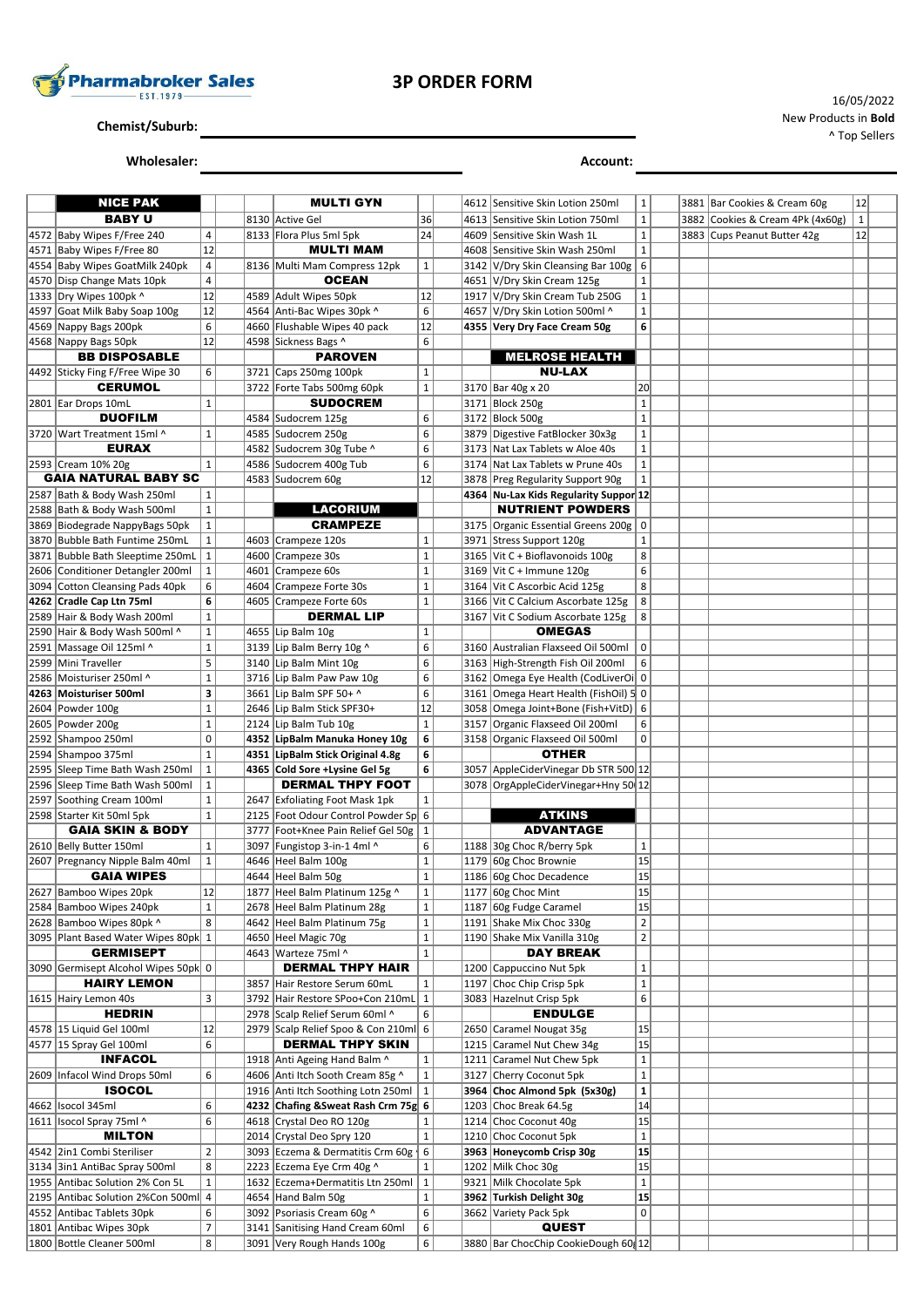

### **PBC ORDER FORM**

**Chemist/Suburb:**

**Wholesaler: Account:**

16/05/2022 New Products in **Bold** ^ Top Sellers

|      | <b>PERRIGO</b>                      |              |      | <b>3M AUSTRALIA</b>                                           |                     |      | 2835   Wrist Strap Supp Beige                        | 0                       |      | 2946   Plastic Tan 100pk              | 36           |
|------|-------------------------------------|--------------|------|---------------------------------------------------------------|---------------------|------|------------------------------------------------------|-------------------------|------|---------------------------------------|--------------|
|      | <b>ASCABIOL</b>                     |              |      | <b>FUTURO</b>                                                 |                     | 2864 | Wrist Sup Brce for Her LH ^                          | $\mathbf 1$             |      | 2939 Soft'nFlex Strip Lge 10pk        | $\mathbf 0$  |
| 1807 | Ascabiol Emulsion 200ml             | $\mathbf{1}$ |      | 2804 Abdom Cmpss Sup L                                        | $\mathbf 0$         | 2865 | Wrist Sup Brce for Her RH ^                          | 0                       | 2940 | Soft'nFlex Strip Med 20pk             | $\mathbf 0$  |
|      | <b>AUDICLEAN</b>                    |              |      | 2805 Abdom Cmpss Sup M                                        | 0                   | 2863 | Wrist Sup Night ^                                    | 0                       |      | 2943 Ster Reinforce 3mm x 75mm 20 6   |              |
|      | 1809 Ear Wax Remover 12ml           | $\mathbf{1}$ |      | 2809 Ankle Stblsr P/form ^                                    | $\mathbf 0$         |      | 2866 Wrist Sup P/form Cmft                           | $\mathbf 0$             |      | 2944   Ster Reinforce 6mm x 75mm 2 6  |              |
|      | 1808 Ear/Clns Wash 115ml            | $\mathbf 1$  |      | 3654 Ankle Sup Cmft - L ^                                     | 3                   | 2867 | Wrist Sup Sport                                      | $\mathbf 0$             | 2942 | Ster Strip Elastic Tan 6mm x 75 0     |              |
|      | 1810 Ear/Clns Wash 60ml             | $\mathbf{1}$ |      | 3653 Ankle Sup Cmft - M ^                                     | 3                   |      | <b>COMP REPACK RANGE</b>                             |                         |      | 3644 Strong Hold Pain-free Rmvl Ass 1 |              |
|      | 1812   TTL Ear Care Sys 72ml        | $\mathbf{1}$ |      | 3652 Ankle Sup Cmft - S ^                                     | 3                   | 2882 | Ankle Elastic Brace L                                | $\mathbf 0$             | 2949 | <b>Waterproof Animal 20pk</b>         | 24           |
|      | <b>BRONCHODUAL</b>                  |              |      | 2836 Ankle Sup for Her Wrap                                   | 0                   | 2881 | Ankle Elastic Brace M                                | $\mathsf 0$             | 2950 | <b>Waterproof Ass 30pk</b>            | 6            |
|      | 2120 Cough Pastilles 10s            | $\mathbf{1}$ |      | 2837 Ankle Sup P/form                                         | $\pmb{0}$           | 2880 | Ankle Elastic Brace S                                | $\mathsf 0$             | 2948 | <b>Waterproof Blister 6pk</b>         | 24           |
|      | 2121 Cough Pastilles 20s            | $\mathbf 1$  |      | 2838 Ankle Sup P/form Cmft ^                                  | $\pmb{0}$           | 2885 | Elbow Elastic Knit L                                 | 24                      |      | 2951 Waterproof L 10pk ^              | 6            |
|      | 2122 Cough Syrup 120ml              | $\mathbf{1}$ |      | 2839 Ankle Sup Sport                                          | $\mathbf 0$         | 2884 | Elbow Elastic Knit M                                 | $\mathsf 0$             |      | 2952 Waterproof M 20pk ^              | 6            |
|      | 2123 Cough Syrup 200ml              | $\mathbf{1}$ |      | 2842 Ankle Sup Wrap L ^                                       | $\mathbf 0$         | 2883 | <b>Elbow Elastic Knit S</b>                          | $\mathsf 0$             |      | 2953 Waterproof Tattoo Cool 20pk      | 6            |
|      | <b>BURN AND BITE</b>                |              |      | 2841 Ankle Sup Wrap M ^                                       | $\pmb{0}$           | 2887 | Knee Elastic Brace L ^                               | $\mathsf 0$             |      | <b>TAPES/WRAPS</b>                    |              |
|      | 1869 Burn & Bite Gel 30g            | $\mathbf{1}$ |      | 2840 Ankle Sup Wrap S ^                                       | $\mathbf 0$         | 2888 | Knee Elastic Brace M ^                               | $\mathsf 0$             | 2962 | Foot Protection 25mm x 4.5m           | 8            |
|      | <b>HERRON</b>                       |              |      | 2843 Arch Sup Therptic                                        | $\mathbf 0$         | 2886 | Knee Elastic Brace S ^                               | 24                      |      | 2963 Paper Mpore 25mm x 9.1m 2p       | 3            |
|      | 1813 Blue Ibuprofen Tabs 24         | $\mathbf{1}$ |      | 2808 Arm Sling                                                | $\mathsf 0$         | 2889 | Knee Elastic Brace XL ^                              | $\mathsf 0$             |      | 2965 Soft + Strch 25mm x 5.48m        | 6            |
|      | 1814 Blue Ibuprofen Tabs 25 BTL     | $\mathbf 1$  |      | 2812 Back Stblsr Cmft Sup 2XL/3XL                             | $\mathbf 0$         |      | 2890 Wrist Adjustable Support                        | $\mathbf 0$             | 2955 | Sports Flesh 25mm x 13.7m             | 24           |
|      | 1815 Blue Ibuprofen Tabs 60 BTL     | $\mathbf 1$  |      | 2811 Back Stblsr Cmft Sup L/XL                                | 0                   |      | <b>COMPRESSION SLEEVES</b>                           |                         | 2956 | Sports Flesh 38mm x 13.7m             | 24           |
|      | 1817 Gold Paracetamol Tabs 20 BTL   | $\mathbf{1}$ |      | 2810 Back Stblsr Cmft Sup S/M                                 | $\pmb{0}$           | 2892 | Arm L/XL                                             | $\mathsf 0$             |      | 2957 Sports Flesh 50mm x 13.7m        | 24           |
|      | 1818 Gold Paracetamol Tabs 60 BTL 1 |              |      | 2844 Back Sup Easy Adjstbl ^                                  | $\pmb{0}$           |      | 2891 Arm S/M                                         | $\mathsf 0$             |      | 2954 Sports Stretchfix 50mm x 10m 12  |              |
|      | <b>HYDRADERM</b>                    |              |      | 2803 Cmprss Cold/Hot                                          | $\pmb{0}$           | 2894 | Calf L/XL                                            | $\pmb{0}$               | 2958 | Sports White 38mm x 13.7m             | 24           |
|      | 1821 Sorbolene Cream Jar 500g       | $\mathbf{1}$ | 2832 | Elbow Strap (Tennis) ^                                        | $\mathbf 0$         | 2893 | Calf S/M                                             | $\mathsf 0$             | 2964 | Strong Hold Tape 25mm x 3.65 3        |              |
|      | 1822 Sorbolene Lotion Pump 300g     | $\mathbf{1}$ |      | 2833 Elbow Strap Custom Pressure                              | $\mathsf 0$         |      | 2896 Knee L/XL                                       | 0                       |      | 3645 Tape Absolute W/proof 38mm 1     |              |
|      | <b>NICOTINELL</b>                   |              |      | 3657 Elbow Sup Cmft - L ^                                     | 3                   |      | 2895 Knee S/M                                        | $\mathbf 0$             |      | 4157 Tape Flex Clear Dispenser 25m 0  |              |
|      | 1828 Gum Fruit 2mg 144s             | $\mathbf{1}$ |      | 3656 Elbow Sup Cmft - M ^                                     | 3                   |      | <b>NEXCARE</b>                                       |                         | 4156 | Tape Gentle Paper Dispenser 2 0       |              |
|      | 1829 Gum Fruit 2mg 24               | $\mathbf 1$  |      | 3655 Elbow Sup Cmft - S ^                                     | 3                   |      | <b>BANDAGES</b>                                      |                         |      | 2959 W'proof Abs 25mm x 4.5m ^        | 3            |
|      | 1830 Gum Fruit 2mg 96               | $\mathbf 1$  |      | 2847 Elbow Sup Cmft + P/Pad L ^                               | $\mathbf 0$         | 2899 | CRP 100mm x 1.6m ^                                   | 12                      | 2966 | WR Ath BI Unstr 75mm x 2m             | 12           |
| 1831 | Gum Fruit 4mg 24                    | $\mathbf{1}$ |      | 2846 Elbow Sup Cmft + P/Pad M ^                               | $\pmb{0}$           | 2897 | CRP 50mm x 1.6m ^                                    | 12                      | 2967 | WR Ath Wh Unstr 75mm x 2m 12          |              |
|      | 1832 Gum Fruit 4mg 96               | $\mathbf{1}$ |      | 2845 Elbow Sup Cmft + P/Pad S ^                               | $\mathbf 0$         | 2898 | CRP 75mm x 1.6m ^                                    | 12                      | 2922 | WR Comp S/S 25mm x 2m Uns 6           |              |
|      | 1827 Gum Mint 2mg 144s              | $\mathbf 1$  |      | 2848 Elbow Sup P/form Cmft ^                                  | $\mathbf 0$         | 2902 | CRP HW Unstr Wh 100mm x 2. 96                        |                         |      | 2923 WR Comp S/S 50mm x 2m Uns 6      |              |
|      | 2190 Gum Mint 2mg 216s              | $\mathbf{1}$ |      | 2849 Elbow Sup Sport                                          | $\pmb{0}$           | 2900 | CRP HW Unstr Wh 50mm x 2.3 96                        |                         |      | 2924 WR Comp S/S 75mm x 2m Uns 2      |              |
|      | 1833 Gum Mint 2mg 24                | $\mathbf 1$  | 2806 | Glove Cmprss L/XL                                             | $\mathbf 0$         | 2901 | CRP HW Unstr Wh 75mm x 2.3 96                        |                         |      | <b>WOUND CARE</b>                     |              |
|      | 1834 Gum Mint 2mg 96                | $\mathbf{1}$ | 2807 | Glove Cmprss S/M                                              | $\mathbf 0$         |      | 2903 Waterproof Cushion Ass 20s                      | 24                      |      | 3099 Solugel Wound Care Gel 50g       | 12           |
|      |                                     |              |      |                                                               |                     |      |                                                      |                         |      |                                       |              |
|      |                                     |              |      |                                                               |                     |      |                                                      |                         |      |                                       |              |
|      | 2192 Gum Mint 4mg 216s              | $\mathbf{1}$ | 2815 | Knee Stblsr Cmft L ^                                          | $\mathbf 0$         |      | <b>DRESSINGS</b>                                     |                         |      |                                       |              |
|      | 1835 Gum Mint 4mg 24                | $\mathbf 1$  | 2814 | Knee Stblsr Cmft M ^                                          | $\mathbf 0$         | 3991 | Adh Pad All-in-One Soft Cloth 5 1                    |                         |      | <b>BAUSCH &amp; LOMB</b>              |              |
|      | 1836 Gum Mint 4mg 96                | $\mathbf{1}$ |      | 2813 Knee Stblsr Cmft S ^                                     | $\pmb{0}$           |      | 3990 Adh Pad Cushion W/Proof 4 Pk 1                  |                         |      | <b>BIOTRUE SOLUTION</b>               |              |
|      | 2193 Lozenge Mint 2mg 216           | $\mathbf 1$  |      | 3876 Knee Stblsr Hinged Brce                                  | $\mathbf 1$         | 3992 | Adh Pad Strong Hold Pain-free   1                    |                         |      | 9310 MPS Duo Pack 420ml               | 1            |
|      | 2046 Lozenge Mint 2mg 72            | $\mathbf{1}$ | 2817 | Knee Stblsr P/form ^                                          | 0                   | 3989 | Adh Pad Ultra Stretch 4 Pk                           | $\mathbf{1}$            |      | 9309 MPS Travel Pack 60ml             | $\mathbf{1}$ |
|      | 2194 Lozenge Mint 4mg 216           | $\mathbf{1}$ |      | 2820 Knee Stblsr Ultra P/form L ^                             | $\mathbf 0$         | 2904 | Eye Patch Opticlude 20pk Jnr                         | 36                      |      | BL SPLASH SOLUTION                    |              |
|      | 2047 Lozenge Mint 4mg 72            | $\mathbf 1$  |      | 2819 Knee Stblsr Ultra P/form M ^                             | $\pmb{0}$           | 2905 | Eye Patch Opticlude 20pk Reg 36                      |                         |      | 9316 Splash Saline Sol 355ml          | 1            |
|      | 1839   Patches 14mg 28              | $\mathbf{1}$ |      | 2818 Knee Stblsr Ultra P/form S ^                             | $\mathsf 0$         |      | 2906 Eye Patch Sens Skin 14pk Jnr                    | 36                      |      | <b>BOSTON RANGE</b>                   |              |
|      | 1840 Patches 14mg 7                 | $\mathbf 1$  |      | 2821 Knee Stblsr Ultra P/form XL ^                            | $\mathbf 0$         | 2907 | Eye Patch Sens Skin 14pk Reg                         | 36                      |      | 9311 Adv Cleaner 30ml                 | 1            |
|      | 1841   Patches 21mg 28              | $\mathbf{1}$ |      | 2834 Knee Strap                                               | 0                   |      | 2908 Fabric 60mm x 1m                                | 24                      |      | 9313 Adv Conditioning Sol 120ml       | $\mathbf{1}$ |
|      | 1842 Patches 21mg 7                 | $\mathbf{1}$ |      | 2852 Knee Sup Cmft L ^                                        | $\pmb{0}$           |      | 2909 Heel Blister Comfort Cush 4pk 24                |                         |      | 9312 Lig Enzymatic Cleaner 5ml        | $\mathbf{1}$ |
|      | 1843 Patches 7mg 28                 | $\mathbf 1$  |      | 2851 Knee Sup Cmft M ^                                        | $\pmb{0}$           | 2910 | Mpore 12.5mm x 9.1m Tan ^                            | 24                      |      | 9315 Rewetting Drops 10ml             | $\mathbf{1}$ |
|      | 1844   Patches 7mg 7                | $\mathbf{1}$ |      | 2850   Knee Sup Cmft S ^                                      | 0                   |      | 2914 Mpore 12.5mm x 9.1m Wh ^                        | 24                      |      | 9314 Simplus MPS 120ml                | $\mathbf{1}$ |
|      | <b>OSTEOEZE</b>                     |              |      | 2853   Knee Sup Cmft XL ^                                     | $\pmb{0}$           |      | 2912   Mpore 25mm x 9.1m Tan ^                       | 12                      |      | <b>RENU Soln</b>                      |              |
|      | 1922 Dual Action 60s                | $\mathbf{1}$ |      | 2854 Knee Sup Dual Strap                                      | 0                   | 2916 | Mpore 25mm x 9.1m Wh ^                               | 12                      |      | 9306 Fresh MPS 120ml                  | 1            |
|      | 1921 One-A-Day 120s                 | $\mathbf 1$  |      | 2855 Knee Sup for Her ^                                       | $\mathbf 0$         |      | 2918 Mpore 50mm x 9.1m Wh ^                          | 6                       |      | 9307 Fresh MPS Duo Pack 475ml         | $\mathbf{1}$ |
|      | 1923 Triple Action 120s             | $\mathbf 1$  |      | 2860 Knee Sup P/form Cmft ^                                   | 12                  | 2921 | Pads N/S 100mm x 100mm 3pl 30                        |                         |      | 9308 Sensitive MPS Duo Pack 710ml 1   |              |
|      | <b>SILENCE</b>                      |              |      | 2858 Knee Sup P/form L ^                                      | 0                   |      | 2920 Pads N/S 50mm x 50mm 5pk                        | 42                      |      |                                       |              |
|      | 1858 Snoring Rel Spray 50ml         | 0            | 2857 | Knee Sup P/form M ^                                           | $\pmb{0}$           | 2925 | Soft Cloth 60mm x 1m                                 | 24                      |      | <b>NEILMED</b>                        |              |
|      | <b>SINOCLEAR</b>                    |              |      | 2856 Knee Sup P/form S ^                                      | 0                   |      | 2926 Soft Cloth 80mm x 1m                            | 24                      |      | 4219 Multi Purp Saline Mist 177ml     | $\mathbf{1}$ |
|      | 1866 Sinoclear 135ml                | $\mathbf{1}$ |      | 2859 Knee Sup P/form XL ^                                     | $\pmb{0}$           |      | 2929 T'derm 101mm x 120mm 4pk                        | $\overline{\mathbf{3}}$ |      | 8510 NasaBulb Nose Asp 2              | $\mathbf{1}$ |
|      | <b>TIGER BALM</b>                   |              |      | 2861 Knee Sup Sport                                           | 0                   | 2930 | T'derm 60mm x 69mm 8pk                               | 12                      |      | 4212 NasaMist Saline Spr 75ml         | $\mathbf 1$  |
|      | 3872   Balm 18g Red                 | 6            |      | 2862 Plantar Fas Sup Night                                    | $\pmb{0}$           |      | 2931 T'derm Ass 10pk                                 | 24                      |      | 4213 NasoGel Spray 30ml               | $\mathbf{1}$ |
|      | 3873 Balm 18g White                 | 6            |      | 3948 Posture Corrector                                        | $\pmb{0}$           |      | 2928 T'derm+Pad 50mm x 70mm 5p 24                    |                         |      | 8512 Naspira Filters 30               | $\mathbf 1$  |
|      | 3875 Balm 50g Neck Shidr Rub        | 6            | 2824 | Thumb Stblsr Dlx L/XL Beige ^                                 | $\mathsf 0$         |      | <b>NEXCARE MASKS</b>                                 |                         |      | 8511 Naspira Nasal Oral Asp           | $\mathbf{1}$ |
|      | 3874 Balm 57ml Oil                  | 12           | 2825 | Thumb Stblsr Dlx L/XL Black ^                                 | $\pmb{0}$           |      | 3949 Particulate Respirator P2 1pk   0               |                         |      | 4224 NeilCleanse Wnd Wsh 177ml        | $\mathbf{1}$ |
|      | 4202 Balm Hangsell Prepack          | $\mathbf 1$  |      | 2822 Thumb Stblsr Dlx S/M Beige ^                             | 0                   |      | 3955 Particulate Respirator P2 3pk   8               |                         |      | 4215 Netipot Sach 60                  | $\mathbf 1$  |
|      | <b>VECTAVIR</b>                     |              |      | 2823 Thumb Stblsr Dlx S/M Black ^                             | 0                   |      | <b>STRIPS</b>                                        |                         |      | 4226   PediaMist Sal Spr 75ml         | $\mathbf 1$  |
|      | 1860 Vectavir 2g                    | $\mathbf 1$  |      | 2826 Wrist Stblsr Brce LH Cst Ad                              | $\pmb{0}$           | 2932 | Acne Cover Ass 36 Box                                | 0                       |      | 4222 Sinugator                        | $\mathbf 1$  |
|      | <b>WARTNER</b>                      |              | 2827 | Wrist Stblsr Brce RH Cst Ad                                   | $\mathbf 1$         |      | 2934 Active Large 10pk                               | 24                      |      | 4217 Sinus Rinse Ad Kit 60            | $\mathbf{1}$ |
|      | 1861   Wartner Plantar 50ml         | $\mathbf{1}$ |      | 2816 Wrist Stblsr Cmft Brace ^                                | $\mathsf{O}\xspace$ |      | 2935 Fabric Heavy Duty Ass 30                        | 6                       |      | 4218 Sinus Rinse Ad R/F 120           | $\mathbf{1}$ |
|      | 1862 Wartner Wart Remover 50ml      | $\mathbf{1}$ | 2829 | Wrist Stblsr Dlx LH L/XL                                      | $\pmb{0}$           |      | 2938 Max Hold Ass 15pk                               | $\mathbf{1}$            |      | 4225 Sinus Rinse Ad Str Kit 10        | $\mathbf{1}$ |
|      |                                     |              |      | 2828 Wrist Stblsr Dlx LH S/M                                  | 0                   |      | 3643 Max Hold W/proof Knee & Elbo 1                  |                         |      | 4227 Sinus Rinse Ped Str Kit 30       | $\mathbf{1}$ |
|      |                                     |              |      | 2831 Wrist Stblsr Dlx RH L/XL<br>2830 Wrist Stblsr Dlx RH S/M | $\pmb{0}$<br>0      |      | 2947 Plastic Clear 100pk<br>2945   Plastic Neon 90pk | 36<br>36                |      |                                       |              |